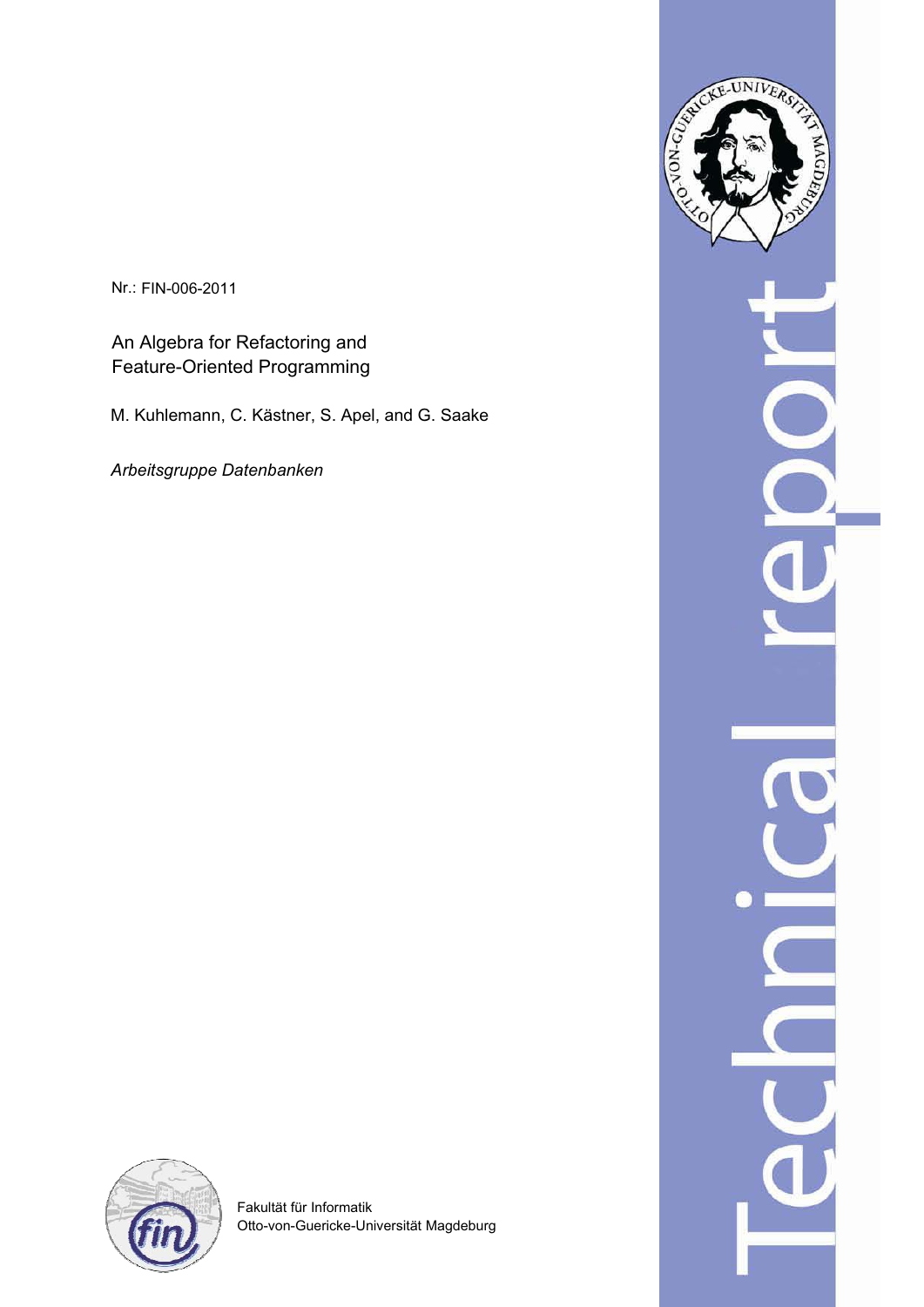Nr.: FIN-006-2011

# An Algebra for Refactoring and Feature-Oriented Programming

M. Kuhlemann, C. Kästner, S. Apel, and G. Saake

*Arbeitsgruppe Datenbanken*

Technical report (Internet) Elektronische Zeitschriftenreihe der Fakultät für Informatik der Otto-von-Guericke-Universität Magdeburg ISSN 1869-5078



Fakultät für Informatik Otto-von-Guericke-Universität Magdeburg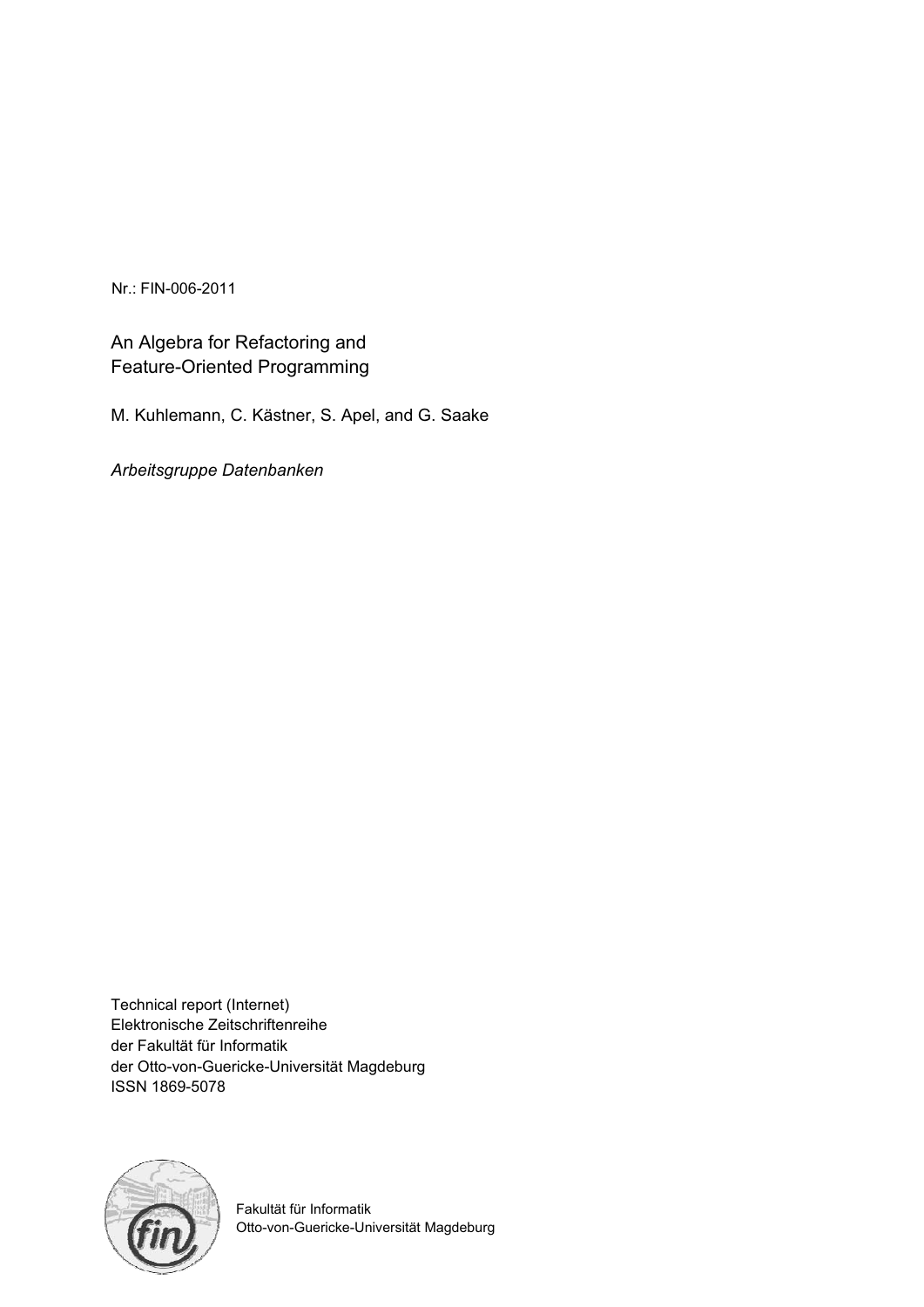## **Impressum** (§ 5 TMG)

*Herausgeber:*  Otto-von-Guericke-Universität Magdeburg Fakultät für Informatik Der Dekan

*Verantwortlich für diese Ausgabe:*  Otto-von-Guericke-Universität Magdeburg Fakultät für Informatik Postfach 4120 39016 Magdeburg E-Mail: martin.kuhlemann@ovgu.de M. Kuhlemann, C. Kästner, S. Apel, and G. Saake

http://www.cs.uni-magdeburg.de/Technical\_reports.html Technical report (Internet) ISSN 1869-5078

*Redaktionsschluss*: 01.08.2011

*Bezug:* Otto-von-Guericke-Universität Magdeburg Fakultät für Informatik Dekanat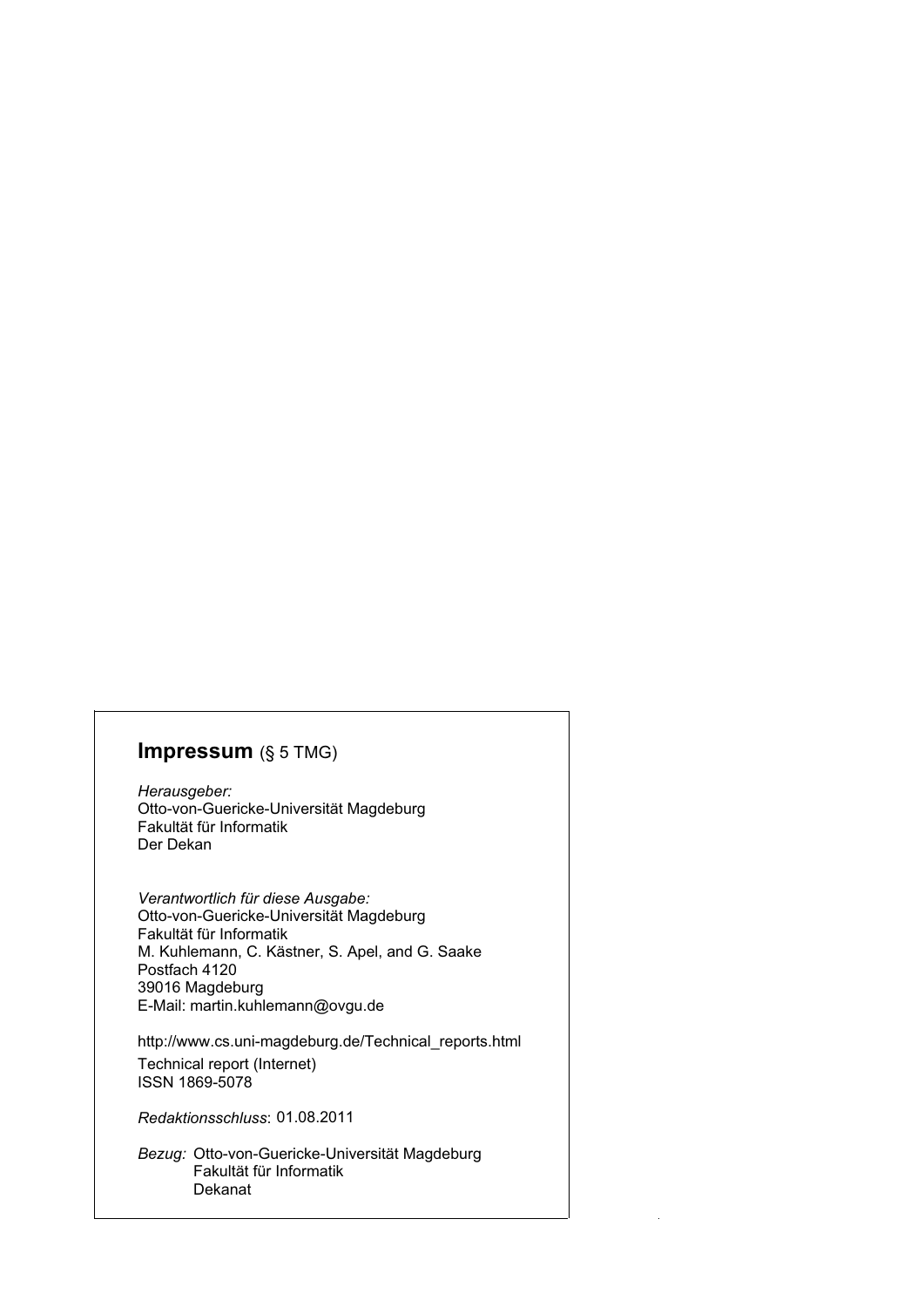# **An Algebra for Refactoring and Feature-Oriented Programming**

Martin Kuhlemann<sup>1</sup>, Christian Kästner<sup>2</sup>, Sven Apel<sup>3</sup>, and Gunter Saake<sup>1</sup>

<sup>1</sup> University of Magdeburg, Universitaetsplatz 2, 39016 Magdeburg, Germany

<sup>2</sup> University of Marburg, Hans-Meerwein Strasse, 35032 Marburg, Germany <sup>3</sup> University of Passau, Innstrasse 33, 94032 Passau, Germany

Abstract. A *software product line (SPL)* is a set of programs that share features (i.e., user-visible program characteristics) and that differ in features. SPLs are commonly developed by reusing code from a shared code base. The code base of an SPL as well as the individual products are target of refactoring to maintain them or to integrate them with other programs. To develop proper refactoring tools, we must formalize the challenges faced and must distinguish stand-alone-program refactoring from SPL refactoring. We clarify the relationship between refactoring and SPLs, develop a formal, algebraic model of refactorings and SPLimplementation techniques, and prove important properties for the algebraic structure of refactorings in this setting. Developers of future refactoring tools of SPLs can now tackle the challenges in their tools one by one.

## **1 Introduction**

A software product line (SPL) is a set of related programs of a domain [1]; each of these programs in turn is a *product* of the SPL. Products share features (i.e., user-visible program characteristics [2]) and differ in features. Here, we focus only on the SPL-implementation mechanism of program transformations each of which encapsulates the code of one feature (for others see [3]); users select features and, by doing this, they indirectly apply the associated transformations; the transformations then generate a product.

In practice, individual products as well as the entire code base of an SPL are often target to refactoring  $[4–6]$ . A *refactoring* is a program transformation that alters the structure of a program but does not alter the program's visible behavior [7]. For example, renaming a class and updating all references to that class is a Rename Class refactoring [6]; once this refactoring is successfully applied to the code base of an SPL, all products of that SPL contain the renamed class [8, 9].

A number of refactoring techniques exists for stand-alone programs [6, 10–12]. To use these tools for SPLs, researchers stated that certain algebraic properties are desirable for refactorings with respect to SPLs, e.g., the existence of identity operations [13, p.13][14, 8, 15]. We investigate whether the structure of refactorings has the desired properties with respect to SPLs, e.g., identity elements,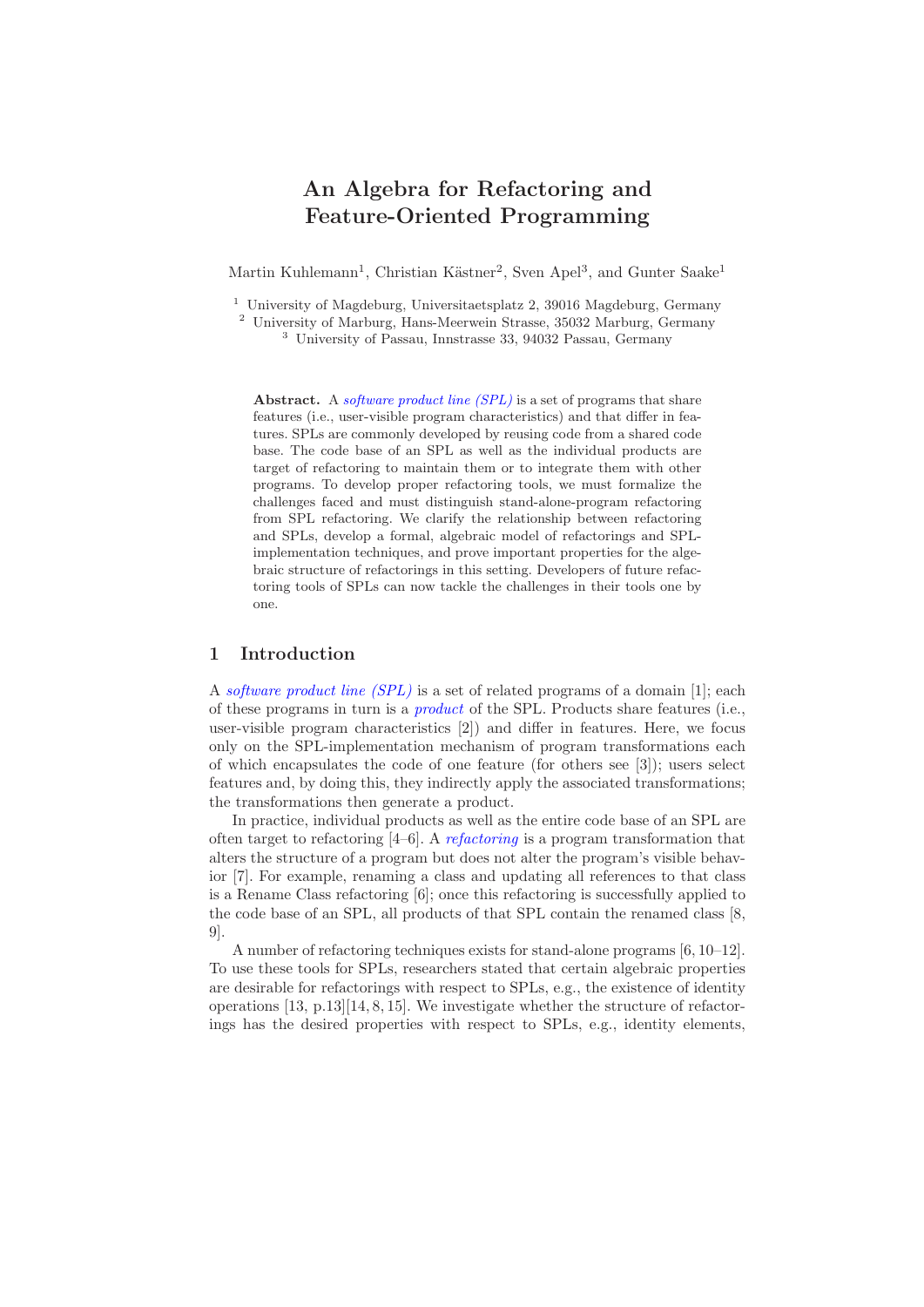inverse elements, and distributivity over SPL transformations. To provide an answer, we conceptualize SPLs and refactorings in an algebra; then, with that algebra, we prove properties for the algebraic structure of refactorings with respect to SPLs. From the analyzed properties, we derive requirements for future (SPL-)refactoring techniques and sketch what kind of tools we can expect for SPLs in the future. Based on the analyzed properties, we finally distinguish refactorings from transformations of a sample SPL-implementation technique and show how both can interact.



**Fig. 1.** SPL code base and SPL members.

The contributions of this paper are as follows: We formally prove that there are identity elements in the set of refactorings. We formally prove that there are inverse elements in the set of refactorings. We formally prove that there are no refactorings that distribute over module composition of an SPL in general. We use our results to position refactorings in existing algebras for feature-oriented programming (FOP), to reason about optimization approaches for refactoring engines, and to reason about implementation techniques for SPL-refactoring tools. Though, we show our results for FOP, we argue that our results are general and cover a number of SPL approaches, like ifdefs [3].

#### **2 Background**

### **2.1 Feature-Oriented Programming**

An SPL is a set of programs of one domain that share features (i.e., user-visible program characteristics [2]) and differ in features. One way to implement SPLs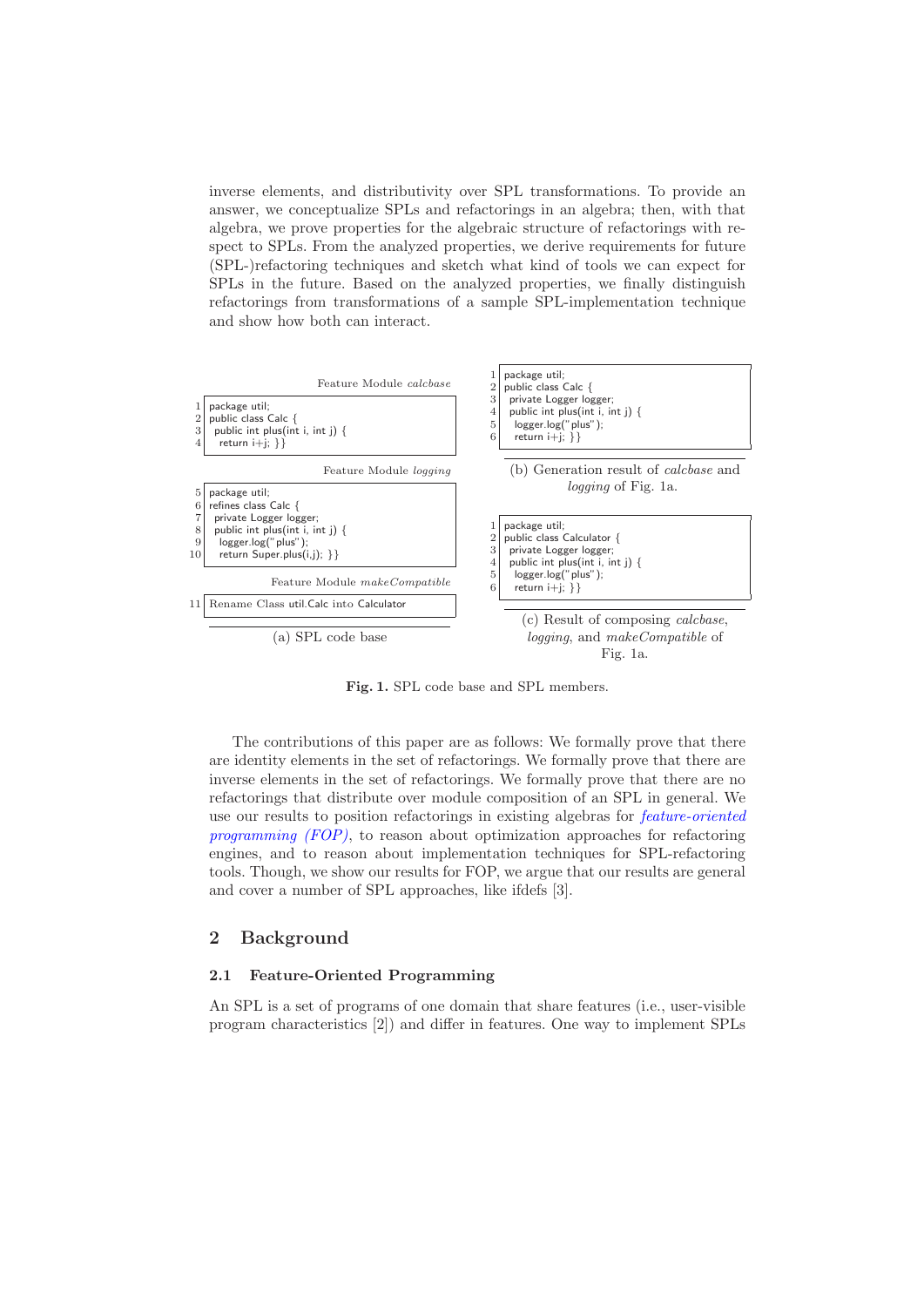is to separate the code of every feature in a distinct module and to compose those modules when selecting their associated features to generate products.

FOP is an approach to implement SPLs. In FOP, a feature is implemented by a feature module, which is composed with a program to synthesize a new program – ultimately, a product of the SPL [16]. A feature module is a program transformation that encapsulates classes and class extensions which all are composed with a program this feature module is composed with. A class extension adds members to classes and overrides methods of classes in the program.

In Fig. 1a, we show two feature modules calcbase and logging implemented using the FOP language Jak (please ignore the feature module makeCompatible for now). The feature modules are composed consecutively in top-down order: The feature module *calcbase* extends the program it is composed with (the empty program) and adds class Calc (Lines 1-4). The feature module logging extends the program it is composed with (the program generated by calcbase) by extending the class Calc, i.e., logging adds the field logger and overrides the Calc method plus (Jak-overriding keyword Super, Line 10). We show the result of composing the feature modules logging and calcbase with the empty program in Fig. 1b.

#### **2.2 Refactoring and Refactoring-Feature Modules**

Refactorings are transformations that alter the structure of a program but do not alter its visible behavior [7]. Refactorings commonly replace a piece of code in their input program by a behavior-equivalent piece of code. For example, a Rename Class refactoring replaces a class with a behavior-equivalent class that has a new name. Refactorings are used to maintain a program [17] and to integrate a program as a library with a bigger program [7].

A refactoring accepts parameters [12], which are fully-qualified, scoped names of pieces of code in general (scoped names for short) which reference the code the refactoring transforms. For instance, a Rename Class refactoring accepts two parameters: the scoped name of the class to rename and the new class name.

Refactoring-feature modules (RFMs) are special feature modules that integrate refactorings with FOP [18]. RFMs allow developers to alter the structure of a program at a high level of abstraction by selecting (refactoring-)features; selecting according features then applies RFMs. An applied RFM finally refactors the code of the program. We introduce RFMs here to ease the discussion on refactorings applied during the generation of a product.

In Fig. 1a, we list an RFM *makeCompatible*; the RFM implements a Rename Class refactoring that accepts the parameter scoped names util.Calc and Calculator to rename class util.Calc into Calculator. The program synthesized from feature modules calcbase, logging, and makeCompatible (see Fig. 1c) contains a class Calculator but no class Calc.

#### **3 An Algebra for Refactorings and Feature Modules**

Our algebra is a tupel of terms and operations. In this section, we define the terms (code, error state, programs) and operations (code composition, program contrac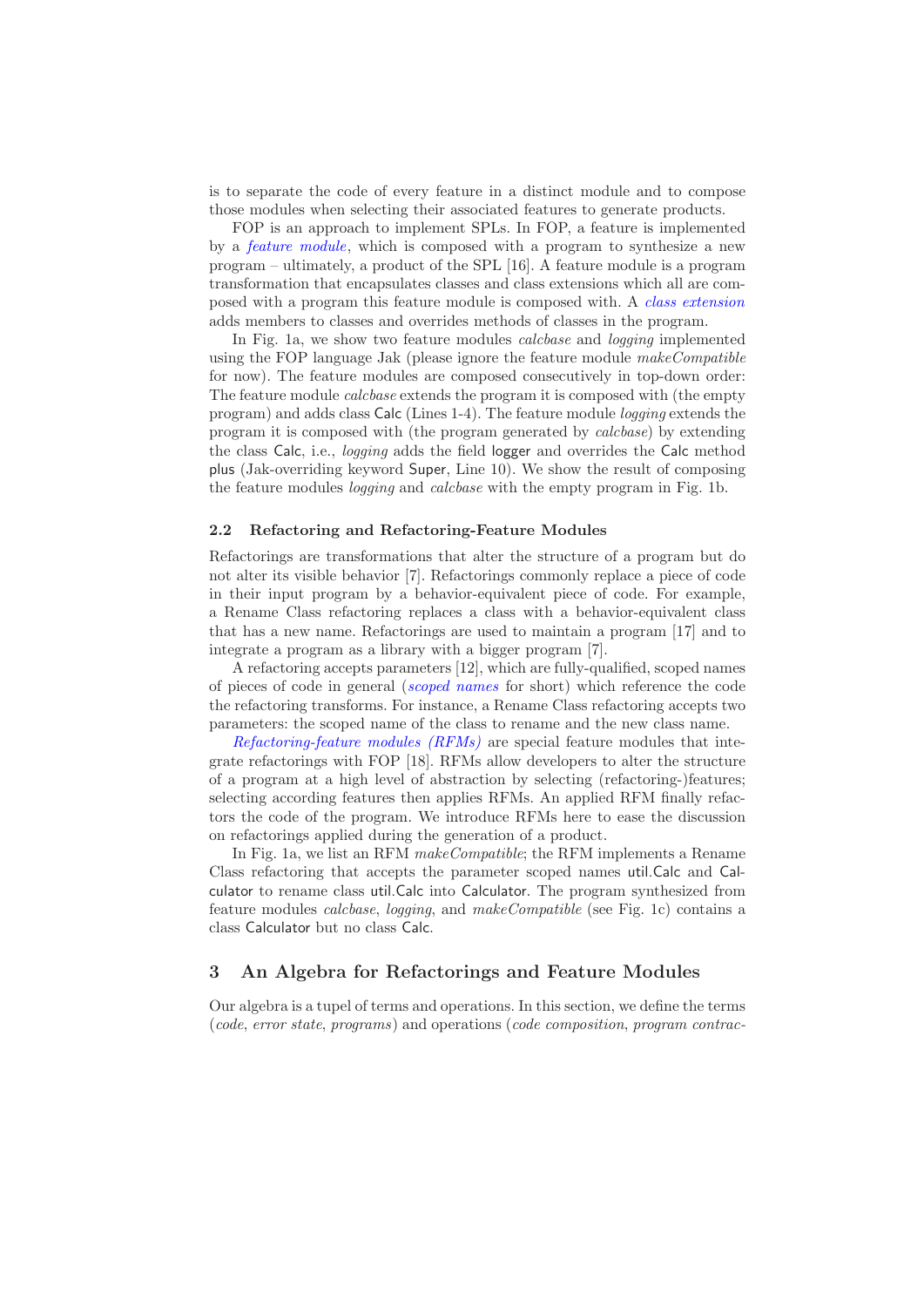tion, program extension, and program composition) of this structure, which we use to formalize refactorings and feature modules later.

#### **3.1 Terms**

 $Code \left( \mathbb{Q} \right)$ . We must represent the code of a program in order to make statements about it; but, we can use a simple representation. In our algebra, as a first step, we describe code as a set of scoped names because a number of refactorings alter scoped names, method bodies can be updated in general as needed, the order of scoped names does not matter in common mainstream languages such as in Java or C++, and scoped names are unique in the code of a feature module and of a program written in common mainstream languages.<sup>4</sup> For example, we describe the code of Fig. 1b by the set {util, util.Calc, util.Calc.plus(int,int), util.Calc.logger}. As a first step, we just concentrate on refactorings that reference scoped names and omit refactorings which reference method-local names or statements. In this paper, we use  $Q_x, Q_y, Q_z, Q_a$ , and  $Q_b$  to refer to sets of scoped names (to range over  $\mathbb{Q}$ ).

Error state  $(\mathbb{E} = {\epsilon, \checkmark})$ . Users must be able to apply the transformation of each feature they select because users desire a program that provides the features they select; however, users do not desire programs that were generated erroneously (those programs do not provide the desired features) and so the application of a transformation should never result in an error [20, 21]. To record errors, we annotate pieces of code in our algebra with error states. Error state  $\epsilon$  indicates that the piece was generated erroneously, whereas  $\checkmark$  indicates that there was no error so far. We use  $e_1$  and  $e_2$  to describe states of programs (to range over  $\mathbb{E}$ ).

*Programs* ( $\mathbb{F} = \mathcal{P}(\mathbb{Q}) \times \mathbb{E}$ ). In our algebra, a program is a pair of code and error state. The error state of a program records whether the features which were composed to create the program were composed without error – if so, the error state becomes  $\checkmark$ , and  $\epsilon$  otherwise. We define: A feature module is a program (code with error state) and the code of a feature module is free of error. For example, we describe the program of Fig. 1b by  $\langle \{\text{util}, \text{util}.\textsf{Calc}, \text{util}.\textsf{Calc}, \textsf{plus}(\textsf{int}, \textsf{int}),$  $util$ .calc. Logger $\}; \checkmark$ .

In our algebra, we define that two programs are equal if the code as well as the error state match:

$$
((Q_x \neq Q_y) \rightarrow (\langle Q_x; e_1 \rangle \neq \langle Q_y; e_2 \rangle))
$$
  
\n
$$
(\langle Q_x; \checkmark \rangle \neq \langle Q_y; \epsilon \rangle)
$$
  
\n
$$
(\langle Q_x; \epsilon \rangle = \langle Q_x; \epsilon \rangle)
$$
  
\n
$$
(\langle Q_x; \checkmark \rangle = \langle Q_x; \checkmark \rangle)
$$
  
\n(1)

<sup>4</sup> Textual order is important for scoped names of (static) field initializers and array initializers in Java [19, p.203]. We assume that our proofs hold in their presence too because field initializers cannot be parameters of the refactorings we focus on.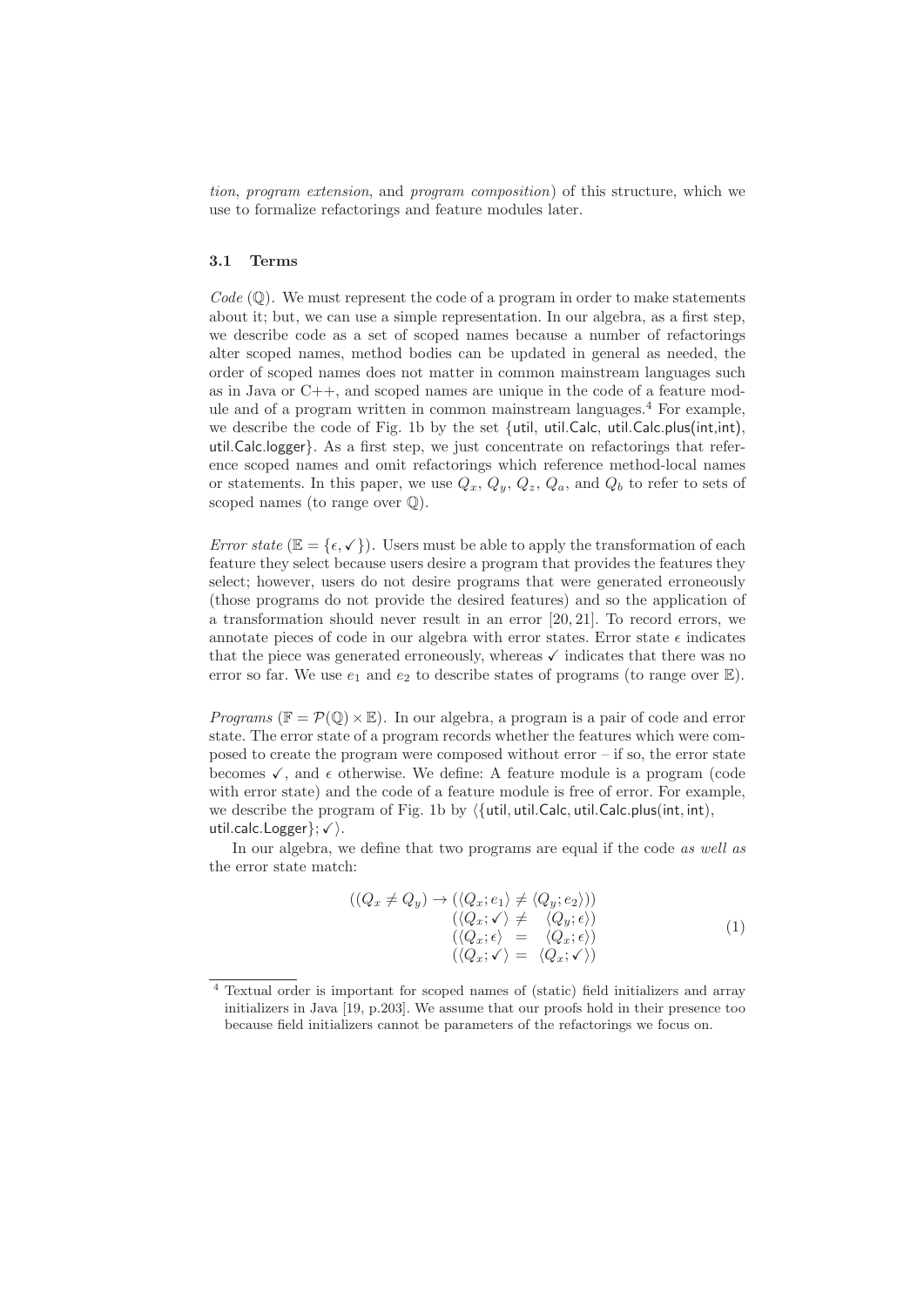#### **3.2 Operations**

Code composition  $(\cup : \mathcal{P}(\mathbb{Q}) \times \mathcal{P}(\mathbb{Q}) \rightarrow \mathcal{P}(\mathbb{Q}))$ . This operation composes members and classes from different pieces of code as described in Section 2.1 for FOP. In our algebra, code composition corresponds to the union of the sets of scoped names of the pieces of code to compose. We focus on refactorings in this paper, so we ignore errors of code composition.

*Program contraction* ( $\ominus$ :  $F \times \mathcal{P}(\mathbb{Q}) \to F$ ). Refactorings replace code and this can be interpreted as the removal of pieces of code and the subsequent addition of pieces of code; we define program contraction to be the removal of code from the code of a program during a refactoring. To remove a piece of code A successfully from a program, A must exist in the program. Program contraction fails if the code to remove does not exist. In our algebra, removing code means to remove scoped names from the set of scoped names (when the program to remove code from was generated correctly):

$$
(\langle Q_x, e_1 \rangle \ominus Q_y) = \begin{cases} \langle (Q_x \setminus Q_y); \checkmark, (Q_x \cap Q_y = Q_y) \land (e_1 = \checkmark) \\ \langle Q_x; \epsilon \rangle, \quad \text{otherwise} \end{cases} \tag{2}
$$

Simplification note: Scoped names reference nested pieces of code, e.g., the scoped name util.Calc references a piece of code Calc that is nested in a piece of code util. So when an operation removes a piece of code in a program, it also removes all pieces nested in the removed piece, and their scoped names respectively. For simplicity, we define that removing a scoped name does not affect other scoped names than the removed one, e.g.,  $({$  [util, util.Calc} $\setminus$  [util}) = {util.Calc} although util.Calc is nested in the removed util. As a result, we cannot show positive proofs for refactorings that remove classes or packages; negative proofs however still are general.

*Program extension*  $(\oplus : F \times \mathcal{P}(\mathbb{Q}) \to F)$ . We define program extension to be the addition of code to the code of a program during a refactoring. To add a piece of code A successfully to a program, A is required not to exist in the program code. Program extension thus fails when the scoped names to add to a program already exist in the program code or when the program to extend is in error from beginning:

$$
(\langle Q_x, e_1 \rangle \oplus Q_y) = \begin{cases} \langle (Q_x \cup Q_y); \checkmark, (Q_x \cap Q_y = \varnothing) \land (e_1 = \checkmark) \\ \langle Q_x; \epsilon \rangle, \end{cases} (3)
$$

*Program composition* ( $\bullet : F \times F \to F$ ). Two programs can be composed as described in Section 2.1; however, if one of them has the error state  $\epsilon$ , the error state is propagated to the result to trace the failure. Code composition in our algebra corresponds to the union of the scoped-name sets of both programs to compose.

$$
(\langle Q_x; e_1 \rangle \bullet \langle Q_y; e_2 \rangle) = \begin{cases} \langle (Q_x \cup Q_y); \checkmark, (e_2 = e_1 = \checkmark) \\ \langle Q_x; \epsilon \rangle, \end{cases}
$$
 (4)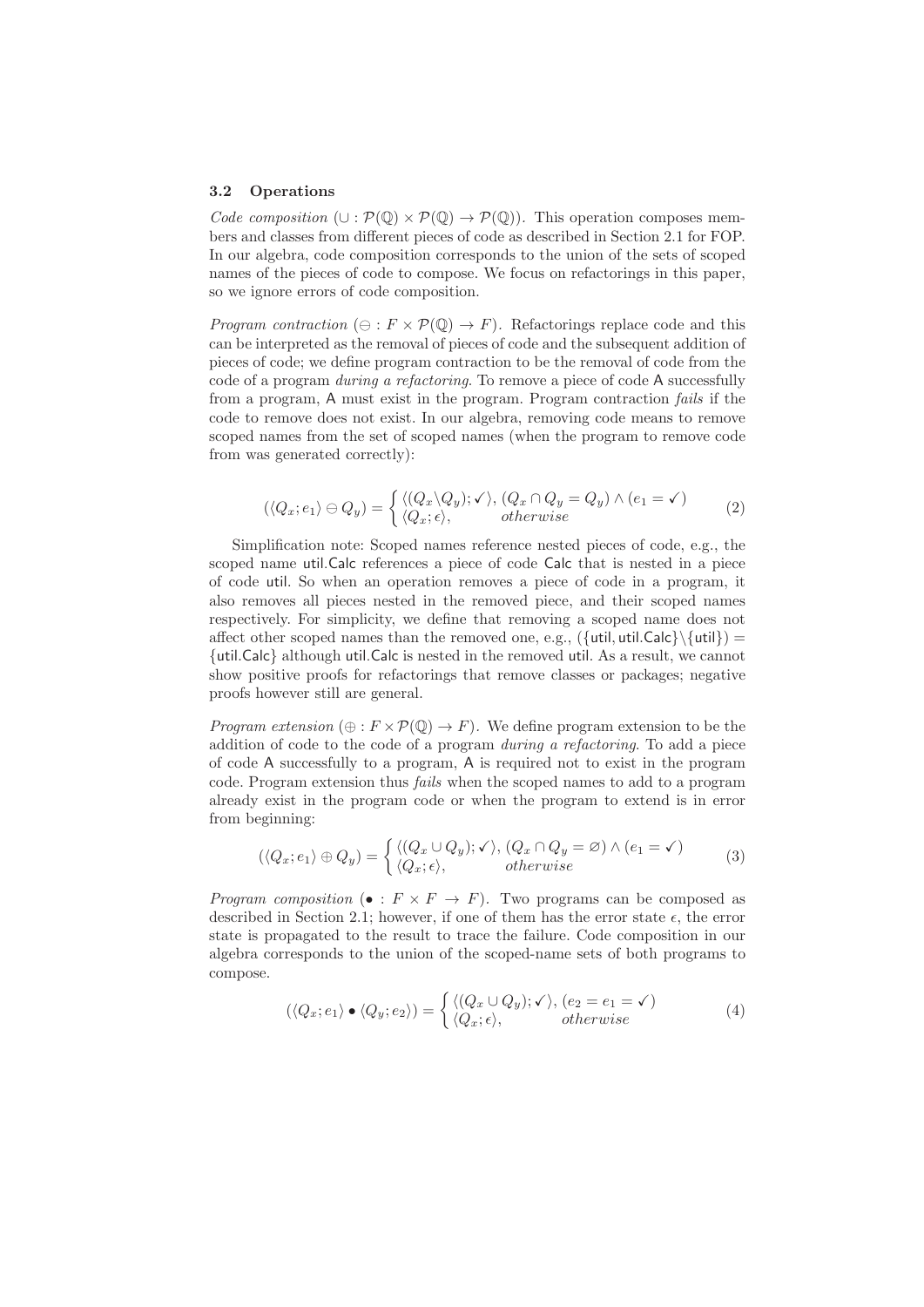| Case#1 $((Q_x \cap Q_y = Q_y), (Q_x \cap Q_z = \varnothing))$ :                                                         |
|-------------------------------------------------------------------------------------------------------------------------|
| $R_{Q_z \mapsto Q_y}(R_{Q_y \mapsto Q_z}(\langle Q_x; \checkmark \rangle))$                                             |
| $\ldots (5)(5)(2)(3)(2)(3)$                                                                                             |
| $=\langle Q_x; \checkmark \rangle$                                                                                      |
| П                                                                                                                       |
| <b>Case#2</b> $((Q_x \cap Q_y = Q_y), (Q_x \cap Q_z \neq \emptyset), ((Q_x \backslash Q_y) \cap Q_z \neq \emptyset))$ : |
| $R_{Q_z \mapsto Q_y}(R_{Q_y \mapsto Q_z}(\langle Q_x; \checkmark \rangle))$                                             |
| $\ldots (5)(5)(2)(3)(2)(3)$                                                                                             |
| $\neq \langle Q_x; \checkmark \rangle$<br>(1)                                                                           |
|                                                                                                                         |
|                                                                                                                         |
| <b>Case#3</b> $((Q_x \cap Q_y = Q_y), (Q_x \cap Q_z \neq \emptyset), ((Q_x \backslash Q_y) \cap Q_z = \emptyset))$ :    |
| $R_{Q_z \mapsto Q_y}(R_{Q_y \mapsto Q_z}(\langle Q_x; \checkmark \rangle))$                                             |
| $\ldots (5)(5)(2)(3)(2)(3)$                                                                                             |
| $=\langle Q_x; \checkmark \rangle$                                                                                      |
| п                                                                                                                       |
| Case#4 $((Q_x \cap Q_y \neq Q_y))$ :                                                                                    |
| $R_{Q_z \mapsto Q_y}(R_{Q_y \mapsto Q_z}(\langle Q_x; \checkmark \rangle))$                                             |
| $\ldots (5)(5)(2)(3)(2)(3)$                                                                                             |
| $\neq \langle Q_x; \checkmark \rangle$<br>(1)                                                                           |

**Fig. 2.** Proof for inverse elements.

## **4 Properties of the Algebraic Structure of Refactorings**

In the context of our algebra, refactoring a program can be described as follows: First, a refactoring removes all elements of the set of scoped names  $Q_x$  from the set of scoped names of a program; second, the refactoring joins the set of scoped names of the program with a set of new scoped names  $Q_y(R : F \times Q \times Q \to F)$ . For example, a refactoring that renames class Calc into Calculator in a program, removes the elements of the set of scoped names  $Q_x = \{$ Calc $\}$  from the set of scoped names of the program and joins the set of scoped names of the program with the set of new scoped names  $Q_y = \{$ Calculator $\}$ . Generally, all refactorings accept as parameters a set of scoped names  $Q_x$  to remove and a set of scoped names  $Q_y$  to generate, e.g., a refactoring "Rename Class Calc into Calculator" accepts the set  $Q_x = \{$ Calc $\}$  as parameter and the set  $Q_y = \{$ Calculator $\}$ . Refactorings that affect more scoped names than those given to them in  $Q_x$  and  $Q_y$ , are considered in a *simplified* way to only affect the scoped names of  $Q_x$  and  $Q_y$ ,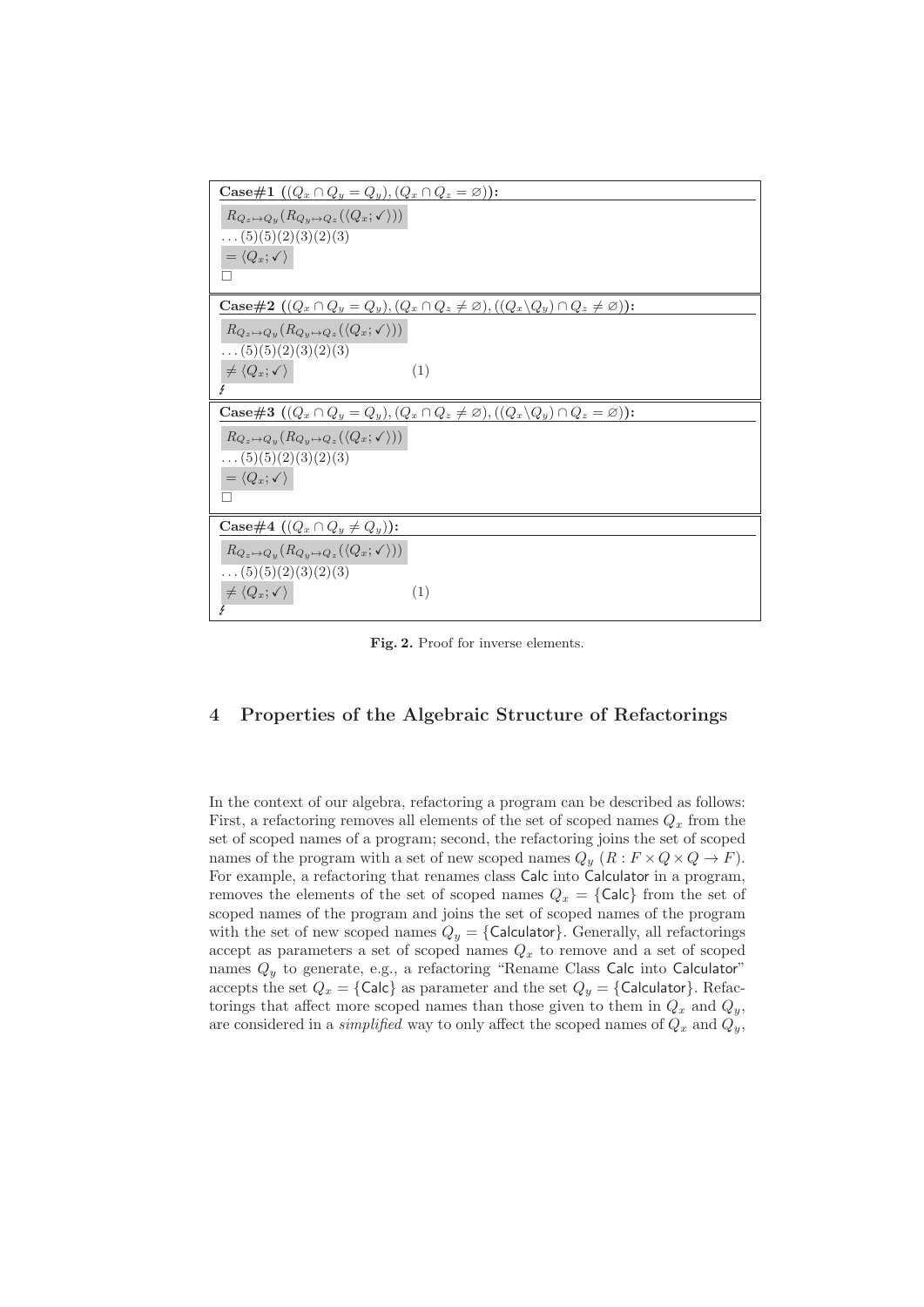e.g., Rename Overridden Method<sup>5</sup> is considered in a simplified way. As the code to remove must exist and the code to create must not exist, we can describe a refactoring with a sequence of program-contraction and program-extension operations. We use this highly simplified representation of refactorings on purpose because it suffices for our purposes. Formally, we describe a refactoring  $R$  that removes the set of scoped names  $Q_y$  and generates the set of scoped names  $Q_z$ in a program  $F_1$  by:

$$
R_{Q_y \mapsto Q_z}(F_1) = ((F_1 \ominus Q_y) \oplus Q_z) \tag{5}
$$

Next, we prove some properties for the algebraic structure we described for refactorings. We clarify challenges and opportunities for patching refactored products, for optimizing refactoring sequences, and for implementing tools that refactor SPL code bases. For every property, we discuss its potential benefits for SPL engineering and discuss the consequences of the corresponding proof result. If a property is found not to hold, we discuss ways to establish the property. If a property holds in a case with an erroneously generated product, we call this a failure because this product is undesired.

#### **4.1 Theorem: An identity element exists in the algebraic structure of refactorings**

The identity element in the algebraic structure of refactorings is a refactoring that removes the same set of scoped names which it adds back  $(R_{Q_y\mapsto Q_y}(F_1) =$ <br> $F_{\lambda}$ . Befortowing that implement identity elements can be removed without  $F_1$ ). Refactorings that implement identity elements can be removed without effect on the generated product – this can reduce product-generation time.

In the case  $(Q_x \cap Q_y = Q_y)$  of our proof (omitted for brevity), we could apply the Equations 5, 2, 3 to the formula  $R_{Q_y \mapsto Q_y}(\langle Q_x; \checkmark \rangle)$  to derive the original program  $\langle Q_x; \checkmark \rangle$ . We thus conclude that the hypothesis holds, i.e., that there are refactorings that implement an identity element.

Consequences. Identity elements can be removed to decrease product-generation time.

### **4.2 Theorem: Inverse elements exist in the algebraic structure of refactorings**

If two refactorings, that execute consecutively, are no identity elements but together do not change the transformed program, then they invert each other and can be removed without affecting the generated product; this can reduce product-generation time. Inverting refactorings is also important for patching refactored or optimized products. Inverse elements thus exist if

$$
R_{Q_y \mapsto Q_x}(R_{Q_x \mapsto Q_y}(F)) = R_{Q_x \mapsto Q_x}(F) = F.
$$

 $^5$  Renaming an overridden method  ${\sf A}$  renames  ${\sf A}$  along with all methods that override A and that are overridden by A. Scoped names of overriding and overridden methods, however, are not given to the refactoring as parameters.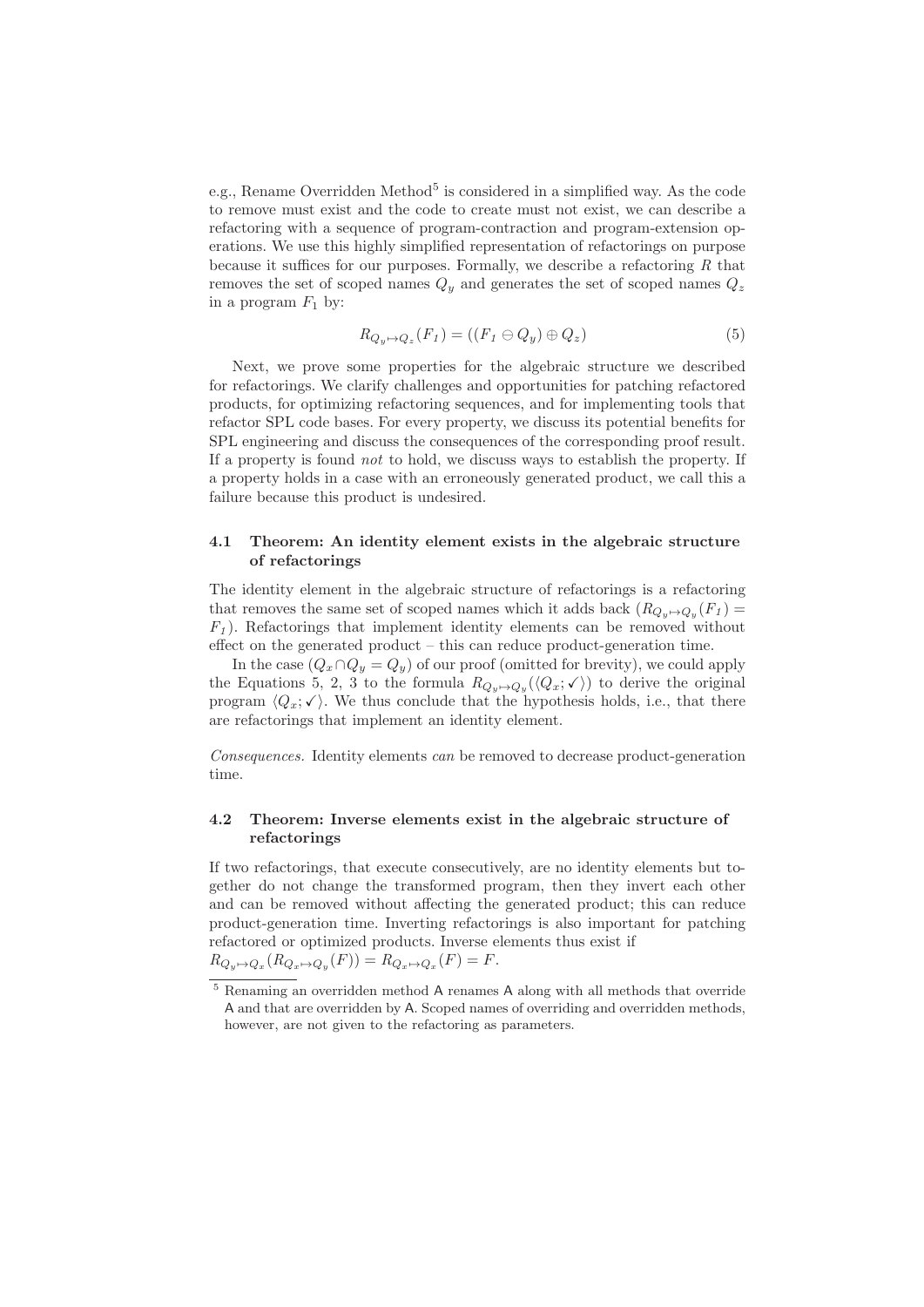There are inverse transformations for refactorings, see Fig. 2, Case  $\#1$ . In Case  $#1$ , the refactoring that is to be inverted later, executed without error and so the inverse refactoring reestablishes the original program. In Cases  $#2$ , and #4, the preconditions of the first refactoring  $(R_{Q_y \mapsto Q_z}(\langle Q_x; \checkmark \rangle))$  are not met and so the refactoring generates an erroneous program – thus, the inverting refactoring fails, as well (an erroneously generated product is undesirable). We conclude that, though there is an inverse refactoring operation for every refactoring, the operation of a particular refactoring can only be inverted by a second refactoring operation if the first refactoring succeeded.

Consequences. We can reduce the time that is required to execute a sequence of refactorings by removing refactorings that follow each other and invert each other. If approaches rely on that there is an inverse refactoring for a refactoring, then these approaches must ensure that every refactoring succeeds.

#### **4.3 Theorem: Refactorings do not distribute over program extension**

Different researchers stated their desire for refactorings being distributive over program composition [13, p.13][14, 8, 15]. If refactorings distribute over program composition, then we could refactor SPL code bases by refactoring every feature module independently. If refactorings distribute over program composition, then we could refactor products of an SPL with different approaches – either compose programs (feature modules) and refactorings (RFMs) successively (Fig. 4, left perimeter) or refactor the individual programs first and compose the refactored programs later (Fig. 4, right perimeter). If refactorings distribute over program composition, then we could reuse tools, which deal with the refactoring of stand-alone programs, to refactor SPL code bases. If refactorings distribute over program composition, then we could reorder refactorings and feature modules in mixed sequences of refactorings and feature modules, in order to re-group refactorings and feature modules (desired in [22, 13]).

We show representative cases of the proof in Fig. 3 and indicate the complete proof in Section 7. Case #1 justifies the desire of refactorings and program composition being distributive, i.e., there are situations in which refactoring distributes over program composition. In Case  $#1$ , refactoring distributes over program composition because the scoped names to refactor exist in every feature module of the SPL  $(\langle Q_x; \checkmark \rangle, \langle Q_y; \checkmark \rangle)$  and the scoped names, which the refactoring requires not to exist, do not exist in any feature module. However, with the counter examples in Case  $#2$  and many cases in Section 7, we prove formally that refactoring does not distribute over program composition in general. Furthermore, from all cases of this proof (shown in Fig. 3 and Sec. 7), we can count that distributivity in theory is the exception rather than the rule  $-$  it holds in 3 special cases (cases  $\#1, \#5, \#8; 4$  preconditions in average) but it does not hold in 7 general cases (cases  $\#2, \#3, \#4, \#6, \#7, \#9, \#10; 3$  preconditions in average).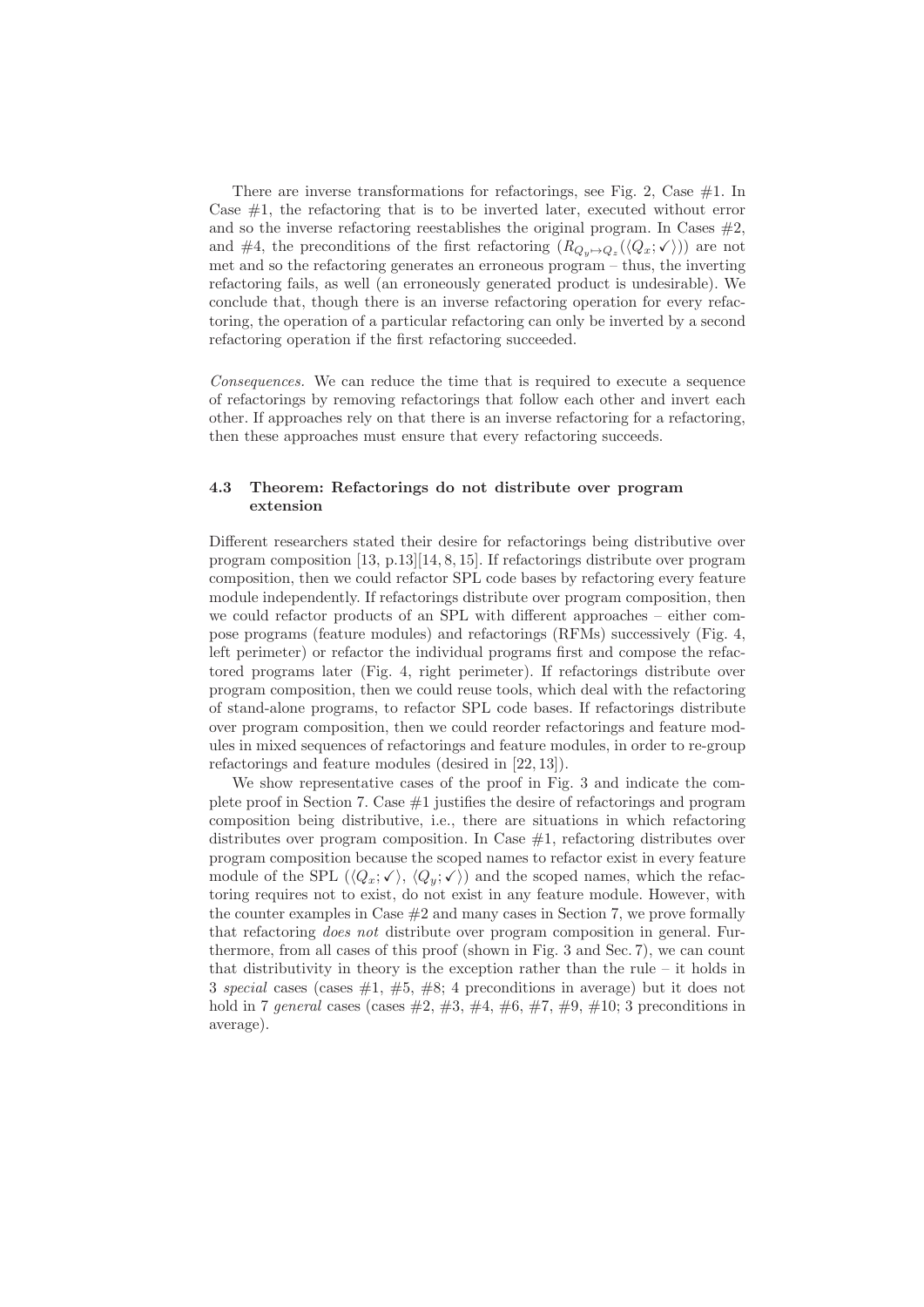

**Fig. 3.** Proof of distributivity of refactorings and program composition.

Consequences. It is impossible in general that existing refactoring tools for standalone programs can be used to refactor the code base of an SPL; for that, we must change our expectations in this direction. It is impossible to re-group sequenced feature modules and RFMs in general as found desirable in models of FOP approaches, e.g., for having an additional (normalized) way of generating an SPL product [22, 13].

Solutions. We proved that a generally distributive refactoring operation does not exist though it is desirable. As a *trade-off*, tools can distribute *parts* of a refactoring operation over feature modules. For distributing parts of refactoring operations over feature modules (e.g., to refactor an SPL), tools must evaluate sophisticated error states at the level of an individual feature module, i.e., a global check remains and not the whole refactoring is distributed  $(R_{Q_a \mapsto Q_b}((Q_x \cup$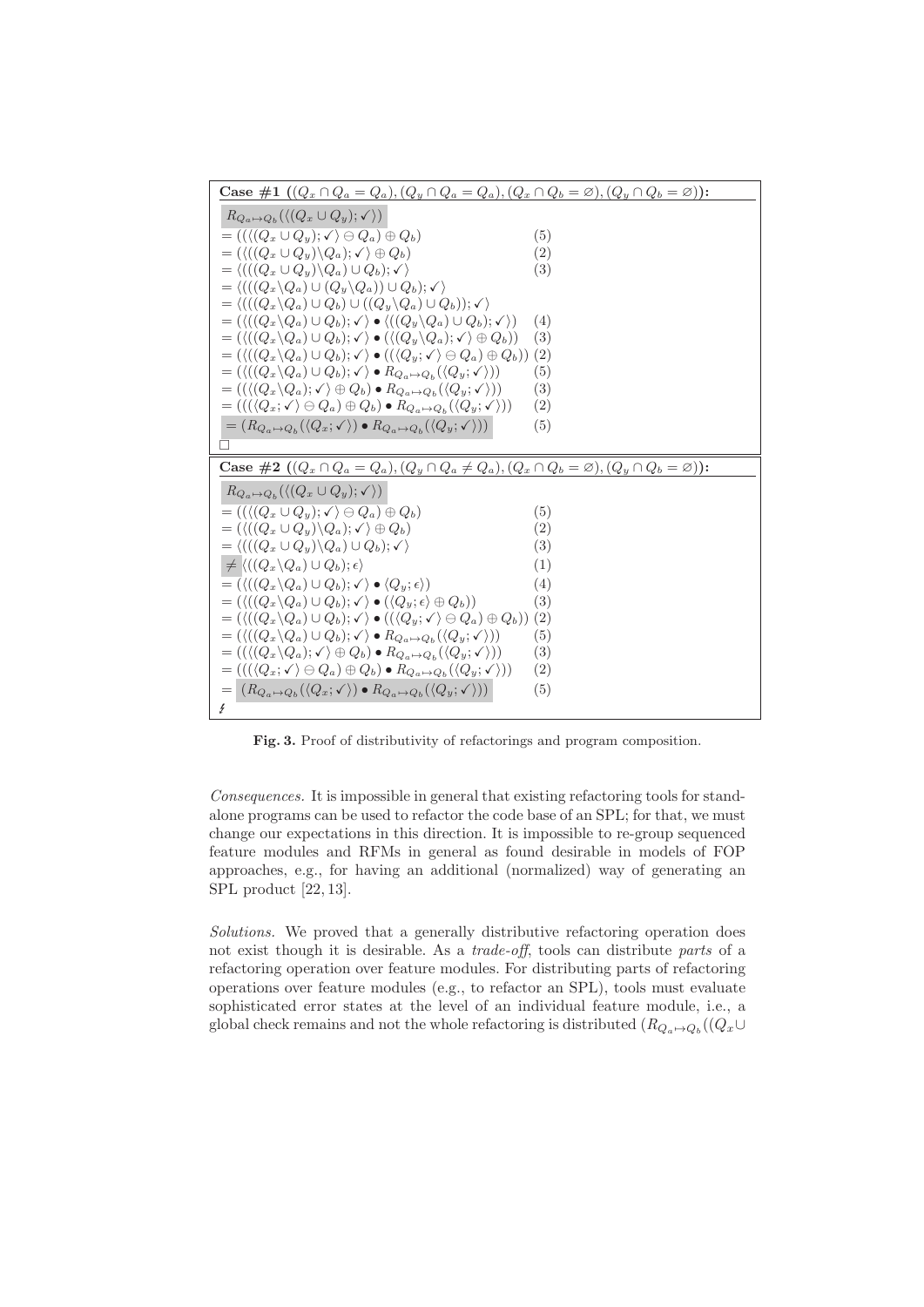$(Q_y) = R_f ((R_{Q_a \mapsto Q_b}(Q_x) \bullet R_{Q_a \mapsto Q_b}(Q_y))))$ . However, the global test  $(R_f)$  for success of refactorings at the feature-module level is complex because it must distinguish *non-critical* and *critical* error states from the feature-module level. Non-critical error states in feature-module-level refactorings do not harm the success of the global refactoring but critical do.

For illustration, we now discuss critical and non-critical errors for Rename Class: the refactoring at the feature-module level must return whether the class to rename existed in the transformed feature module and whether a class with the name to generate existed. The absence of the class to rename is non-critical when the class exists in at least one feature module; the absence of the class to rename is critical when the class does not exist in any feature module. The presence of the class-to-generate in a feature module can be alerted as critical error, or a tool could evaluate that this class will not cause composition errors in in any legal product of that SPL.

To check in one feature module whether a field in one class extension can be renamed without accidentally overriding an existing field of a superclass is even harder. When

$$
F_3 = (F_2 \cdot F_1)
$$
  
\n
$$
F_3 = (F_2 \cdot F_1)
$$
  
\n
$$
F_4 = R(F_1)
$$
  
\n
$$
F_5 = R(F_2)
$$
  
\n
$$
F_6 = (F_5 \cdot F_4)
$$
  
\n
$$
F_7 = R(F_3)
$$
  
\n
$$
F_8 = (F_5 \cdot F_4)
$$
  
\n
$$
F_9 = (F_5 \cdot F_4)
$$
  
\n
$$
F_9 = (F_5 \cdot F_4)
$$
  
\n
$$
F_0 = (F_5 \cdot F_4)
$$
  
\n
$$
F_1 = \text{programming}
$$
  
\n
$$
R = \text{refactoring-feature module};
$$
  
\n
$$
\bullet = \text{program composition}
$$

**Fig. 4.** Does refactoring composition results  $(R((F_2 \bullet F_1)))$  and refactoring-feature modules before composition  $((R(F_2) \bullet R(F_1)))$ yield equal programs?

all products share a common structure with respect to class names and class relations (advised in [8]) then we can decide whether two fields can override each other.

Inline Method refactoring cannot be distributed over current feature modules at all because the method must be composed first before its body can replace calls. So, new FOP mechanisms would be needed, like statement refinements.

**Table 1.** Comparision of feature modules with RFMs.

| Algebraic Property                  |                   | SPL Transform. <sup>‡</sup> RFM |
|-------------------------------------|-------------------|---------------------------------|
| Identity element<br>Inverse element |                   |                                 |
| Distribut.* $(R \& \bullet)$        |                   |                                 |
| $\cdot$ $\sim$ $\sim$ $\cdot$       | $\cdots$ $\cdots$ |                                 |

<sup>‡</sup>shown in [22];  $\checkmark$  property holds;  $\checkmark$  property does not hold;  $\star$  can only hold for *multiple* operations

#### **4.4 Discussion on Generality**

Some of our proofs are limited in generality. We did not consider (static) field initializers and array initializers. We did not consider refactorings that accept statements or method-local names as parameters. We assumed that method-local names can be adapted when conflicts with scoped names occur. We assumed that removing a scoped name does not remove other scoped names. These simplifications still match the refactorings Rename Monomorphic Method, Move Method,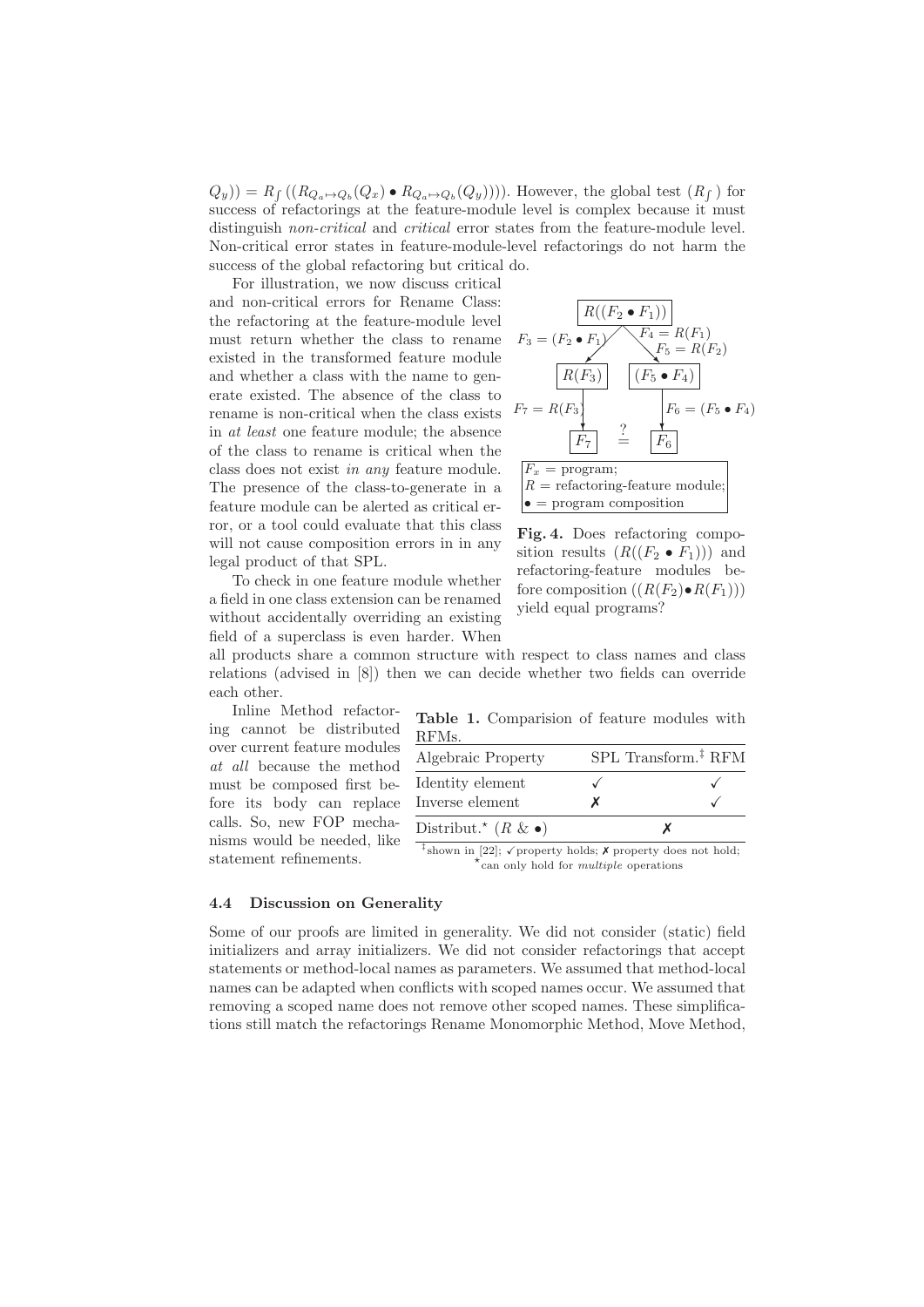Rename Field, and Move Field, i.e., the positive proofs hold for these refactorings. However, we proved that distributivity does not hold in general for any refactoring in our simplified representation of code and refactorings – thus, distributivity will also not hold for full-fletched representations of Java programs, Jak programs, and refactorings.

#### **4.5 Lessons learned**

Refactorings are complex program transformations. However, by looking at scoped names of code we already could prove properties of refactorings. We learned from these properties that there are numbers of identity elements in the set of refactorings, that there are numbers of inverse operations in the set of refactorings, and that refactorings do not distribute over feature modules, in general. In Tab. 1, we summarize the properties of the algebraic structure of refactorings and compare them to algebraic properties of the structure of feature modules (proven before [22]).

Tools may implement a refactoring by adding feature modules that replace all feature modules with an obsolete structure. To implement the same functionality multiple times, however, is laborious and error-prone.

## **5 Related Work**

Batory et al. listed desirable properties for the algebraic structure of refactorings and argued some of these properties to hold [13, 14, 8, 15]. We formally proved properties for the algebraic structure of refactorings in the context of SPLs and showed that some algebraic properties do not hold. Apel et al. formally proved algebraic properties of different FOP approaches [22], but not for refactorings.

Lynagh proposed an algebra of patches [23]. In this algebra, Lynagh resolves conflicts between concurrent patch sequences. We focus on refactorings which have different preconditions than patches; thus, the properties Lynagh showed do not hold all for refactorings.

Alves et al. refactor models of SPLs [24] but these models are far from being code. Different researchers refactored code of SPLs by extracting the code of features into new feature modules [25, 5, 26]; in contrast, we focus on objectoriented refactorings, e.g., the renaming or moving of classes in an SPL product.

Vittek applied refactorings to the code base of an ifdef-based SPL and demonstrated problems [27]. In contrast, we conceptualized refactorings and thus described challenges in refactoring SPLs, formally. The challenges we formalized can now be used to evaluate arbitrary refactoring engines.

## **6 Conclusions**

We compared and distinguished program transformations used in software product lines (SPLs) versus refactorings. Specifically, we defined an algebra that integrates SPL transformations and refactorings and proved algebraic properties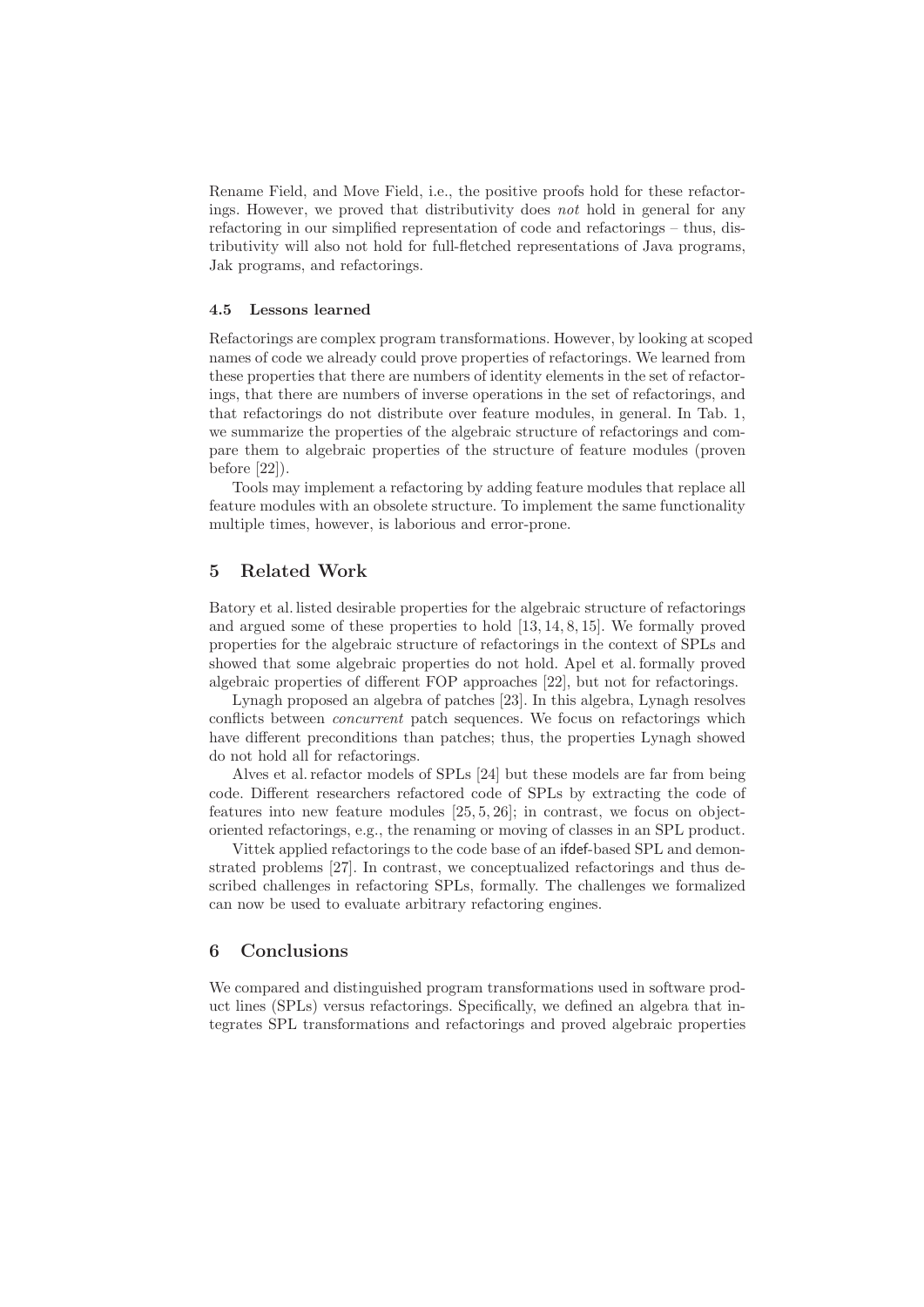that we and others desired. However, we also proved that certain intuitive assumptions about desirable properties for the algebraic structure of refactorings do not hold, e.g., distributivity of refactorings over SPL transformations. That is, we formally proved that we cannot refactor SPL transformations with the same techniques and tools that exist for programs. With the proof results, we also explained why expectations in refactoring tools for SPLs should be changed. We formalized the challenges that tools must overcome in order to refactor SPL code bases and we sketched solutions; in future work, refactoring tools for SPLs can be evaluated using the individual challenges that we describe.

## **7 Appendix: Remaining Cases of Distributivity-Proof**

| <b>Case</b> #3 $((Q_x \cap Q_a = Q_a), (Q_x \cap Q_b = \emptyset), (Q_y \cap Q_b \neq \emptyset))$ :                                                                              |
|-----------------------------------------------------------------------------------------------------------------------------------------------------------------------------------|
| $R_{Q_a \mapsto Q_b}(\langle (Q_x \cup Q_y); \checkmark) \rangle)$                                                                                                                |
| $\ldots (5)(2)$<br>$= \langle ((Q_x \cup Q_y) \backslash Q_a); \epsilon \rangle$ (3)                                                                                              |
| Case #4 $((Q_y \cap Q_a = Q_a), (Q_x \cap Q_b \neq \emptyset), (Q_y \cap Q_b = \emptyset))$ :                                                                                     |
| $R_{Q_a \mapsto Q_b}(\langle (Q_x \cup Q_y); \checkmark)$<br>$\dots(5)(2)$                                                                                                        |
| $= \langle ((Q_x \cup Q_y) \backslash Q_a); \epsilon \rangle$ (3)                                                                                                                 |
| <b>Case</b> #5 $((Q_x \cap Q_a = Q_a), (Q_y \cap Q_a = Q_a), Q_a = Q_b)$ :                                                                                                        |
| $R_{Q_a \mapsto Q_b}(\langle (Q_x \cup Q_y); \checkmark) \rangle)$<br>$\ldots (5)(2)(3)(4)(3)(2)(3)(2)$                                                                           |
| $=(R_{Q_a\mapsto Q_b}(\langle Q_x;\checkmark\rangle)\bullet R_{Q_a\mapsto Q_b}(\langle Q_y;\checkmark\rangle))$ (5)                                                               |
| <b>Case</b> #6 $((Q_x \cap Q_a = Q_a), (Q_y \cap Q_a = Q_a), Q_a \neq Q_b, ((Q_x \setminus Q_a) \cap Q_b \neq \emptyset))$ :                                                      |
| $(R_{Q_a \mapsto Q_b}(\langle Q_x; \checkmark \rangle) \bullet R_{Q_a \mapsto Q_b}(\langle Q_y; \checkmark \rangle))$                                                             |
| $\ldots (5)(2)(3)$<br>(4)<br>$\overline{\phantom{a}} = \langle (Q_x \backslash Q_a); \overline{\phantom{a}} \epsilon \rangle$                                                     |
|                                                                                                                                                                                   |
| <b>Case #7</b> $((Q_x \cap Q_a = Q_a), (Q_y \cap Q_a = Q_a), Q_a \neq Q_b, ((Q_x \setminus Q_a) \cap Q_b =$<br>$\varnothing), ((Q_y \backslash Q_a) \cap Q_b \neq \varnothing)).$ |
| $(R_{Q_a \mapsto Q_b}(\langle Q_x; \checkmark \rangle) \bullet R_{Q_a \mapsto Q_b}(\langle Q_y; \checkmark \rangle))$                                                             |
| $\ldots (5)(2)(3)(5)(2)(3)$<br>$\overline{Q} = \langle ((Q_x \backslash Q_a) \cup Q_b); \overline{\epsilon} \rangle$<br>(4)                                                       |
|                                                                                                                                                                                   |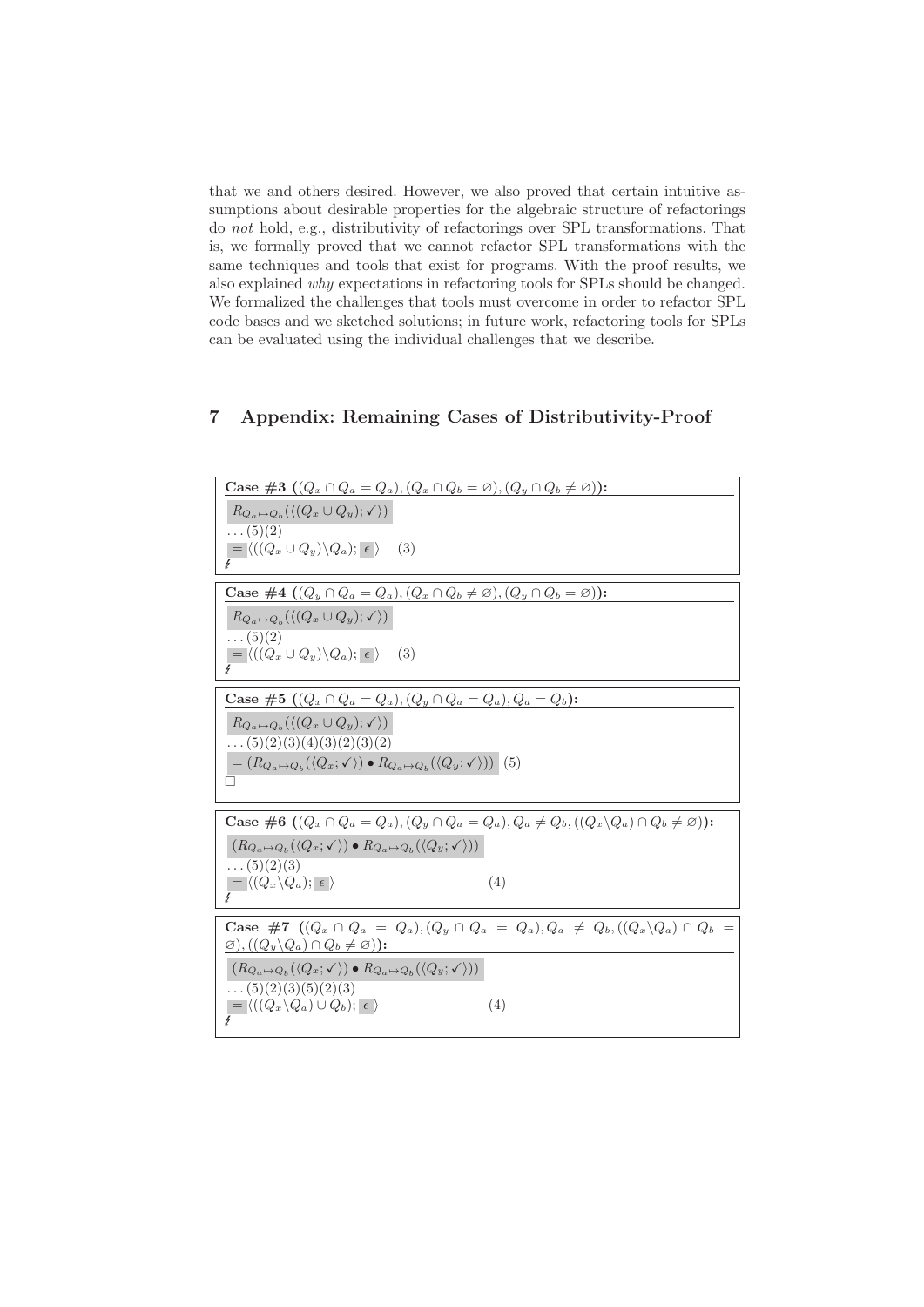| <b>Case</b> #8 $((Q_x \cap Q_a = Q_a), (Q_y \cap Q_a = Q_a), Q_a \neq Q_b, ((Q_x \backslash Q_a) \cap Q_b =$           |     |
|------------------------------------------------------------------------------------------------------------------------|-----|
| $\varnothing), ((Q_y \backslash Q_a) \cap Q_b = \varnothing)$ :                                                        |     |
| $(R_{Q_a \mapsto Q_b}(\langle Q_x; \checkmark \rangle) \bullet R_{Q_a \mapsto Q_b}(\langle Q_y; \checkmark \rangle))$  |     |
| $\ldots (5)(2)(3)(5)(2)(3)(4)(3)(2)$                                                                                   |     |
| $= R_{Q_a \mapsto Q_b}(\langle (Q_x \cup Q_y); \checkmark) \rangle$                                                    | (5) |
|                                                                                                                        |     |
| Case #9 $((Q_y \cap Q_a \neq Q_a))$ :                                                                                  |     |
| $(R_{Q_a \mapsto Q_b}(\langle Q_x; \checkmark \rangle) \bullet R_{Q_a \mapsto Q_b}(\langle Q_y; \checkmark \rangle)).$ |     |
| $\ldots (5)(2)(3)$                                                                                                     |     |
| $= \langle Q_z; \epsilon \rangle$                                                                                      | (4) |
| z                                                                                                                      |     |
| Case #10 $((Q_x \cap Q_a \neq Q_a))$ :                                                                                 |     |
| $(R_{Q_a \mapsto Q_b}(\langle Q_x; \checkmark \rangle) \bullet R_{Q_a \mapsto Q_b}(\langle Q_y; \checkmark \rangle))$  |     |
| $\ldots (5)(2)(3)$                                                                                                     |     |
| $\vert = \langle Q_x; \epsilon \rangle$                                                                                | (4) |
|                                                                                                                        |     |

## **References**

- 1. C. Krueger, New methods in software product line practice, Communications of the ACM 49 (12) (2006) 37–40.
- 2. K. Kang, S. Cohen, J. Hess, W. Novak, A. Peterson, Feature-oriented domain analysis (FODA) feasibility study, Tech. Rep. CMU/SEI-90-TR-21, Carnegie Mellon University Pittsburgh, USA (1990).
- 3. C. Kästner, S. Apel, M. Kuhlemann, Granularity in software product lines, in: Proceedings of the International Conference on Software Engineering, 2008, pp. 311–320.
- 4. M. Monteiro, J. Fernandes, Object-to-aspect refactorings for feature extraction, in: Proceedings of the International Conference on Aspect-Oriented Software Development, 2004.
- 5. J. Liu, D. Batory, C. Lengauer, Feature-oriented refactoring of legacy applications, in: Proceedings of the International Conference on Software Engineering, 2006, pp. 112–121.
- 6. M. Fowler, Refactoring: Improving the design of existing code, Addison-Wesley Longman Publishing Co., Inc., 1999.
- 7. W. Opdyke, Refactoring object-oriented frameworks, Ph.D. thesis, University of Illinois at Urbana-Champaign (1992).
- 8. D. Batory, A modeling language for program design and synthesis, in: Advances in Software Engineering, Vol. 5316 of Lecture Notes in Computer Science, 2007, pp. 39–58.
- 9. D. Batory, M. Azanza, J. Saraiva, The objects and arrows of computational design, in: Proceedings of the International Conference on Model Driven Engineering Languages and Systems, 2008, pp. 1–20.
- 10. M. Ó. Cinnéide, P. Nixon, Composite refactorings for Java programs, in: Workshop on Formal Techniques for Java Programs, 2000, pp. 129–135.
- 11. G. Kniesel, H. Koch, Static composition of refactorings, Science of Computer Programming 52 (1-3) (2004) 9–51.